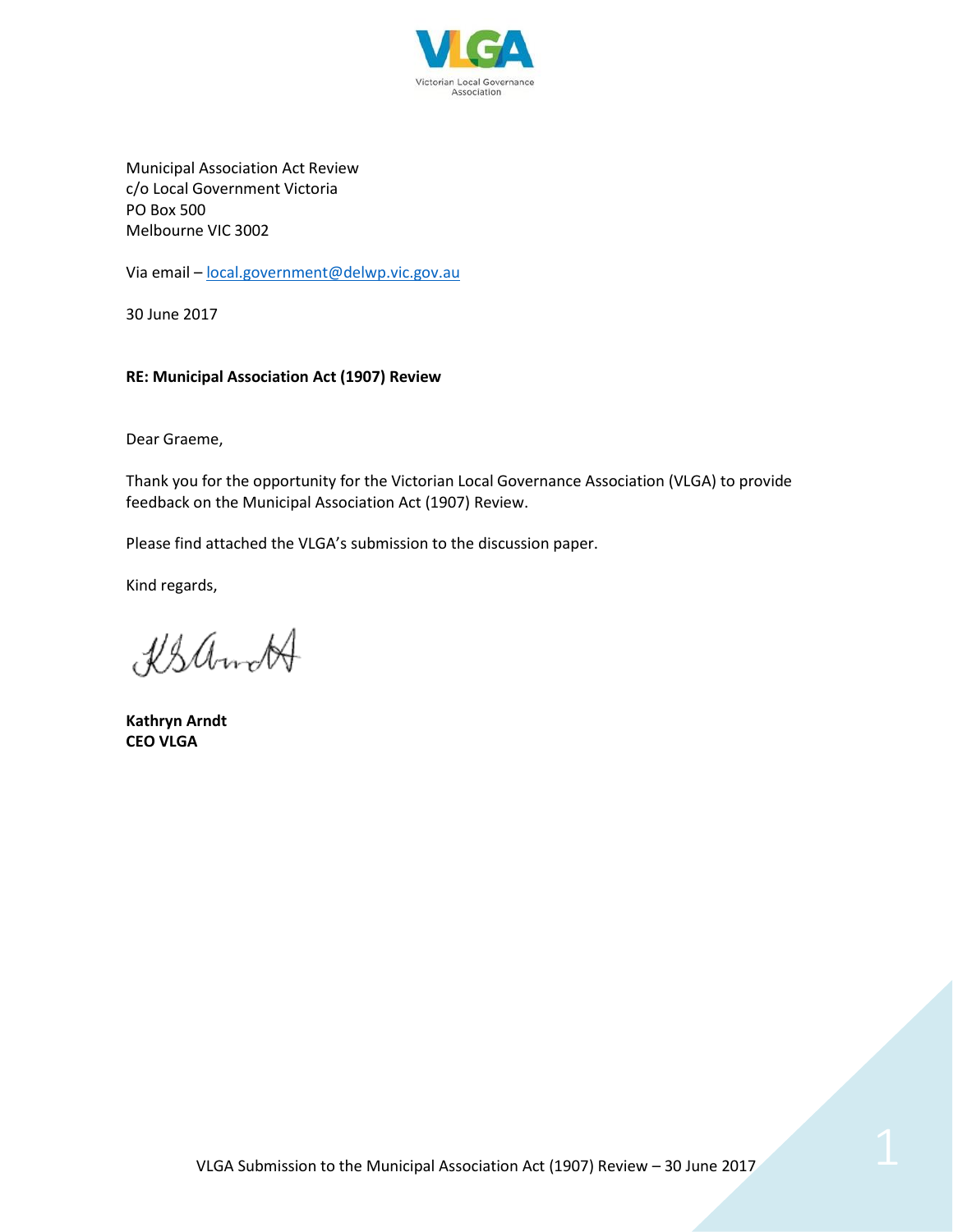

# **VLGA Response to Municipal Association Act (1907) Review**

### **Introduction**

The Victorian Local Governance Association (VLGA) welcomes the review of the Municipal Association (MA) Act. The review of this Act, written in 1907, is long overdue as acknowledged in the Consultation Paper. It is regrettable that successive governments have failed to address this oversight despite having numerous opportunities to do so, such as when amending related Acts and when the Local Government Act was written.

The VLGA agrees with the 4 principles set out in the Consultation Paper. In addition, the VLGA contends that any Act of parliament set out to establish and regulate a body must:

- Be clear in the aims and functions of the Act;
- Reflect contemporary practice in good governance;
- Enable organisational structures for optimum transparency and accountability;
- Enable the selection of a merit-based and skills based board of directors;
- Contain clear lines of accountability to the relevant government agency and/or Minister; and
- Be subject to regulatory oversight and independent scrutiny.

In the context of the MA Act review, the VLGA contends that there are more fundamental questions, which were not canvassed in the Consultation Paper. These include:

- Does the original stated purpose of the MA Act to "*promoting the efficient carrying out of municipal government … and protecting the interests rights and privileges of municipal corporations*" warrant an Act of parliament?
- Does the Municipal Association of Victoria (MAV) have any comparable entities in Victoria or in Australia?
- What are the objectives of a new Municipal Associations Act?
- Can these objectives be met through the re-write of the Local Government Act?

This submission will attempt to address the reform options and questions outlined in the consultation paper in the context of these questions.

#### **Governing structures for member based organisations**

In the 110 years since the passing of the MA Act, municipal corporations, as they were once known, have been replaced by local government entities, whose actions and purposes are clearly stated in, and regulated by, the Local Government Act (1989). This not only ensured a degree of consistency in the roles and functions of local governments in Victoria, it also provided a framework for the State government to devolve some of its powers and functions to councils on a range of matters.

The VLGA is puzzled by the apparent contradiction regarding the future governing body for the MAV. The VLGA notes page 5 of the Consultation Paper clearly stated that "*MAV's powers are inconsistent with the powers of a body corporate set out in other Acts*"; but went on the same page to outline the proposed reform as to "*retain MAV's status as a body corporate under the MA Act*".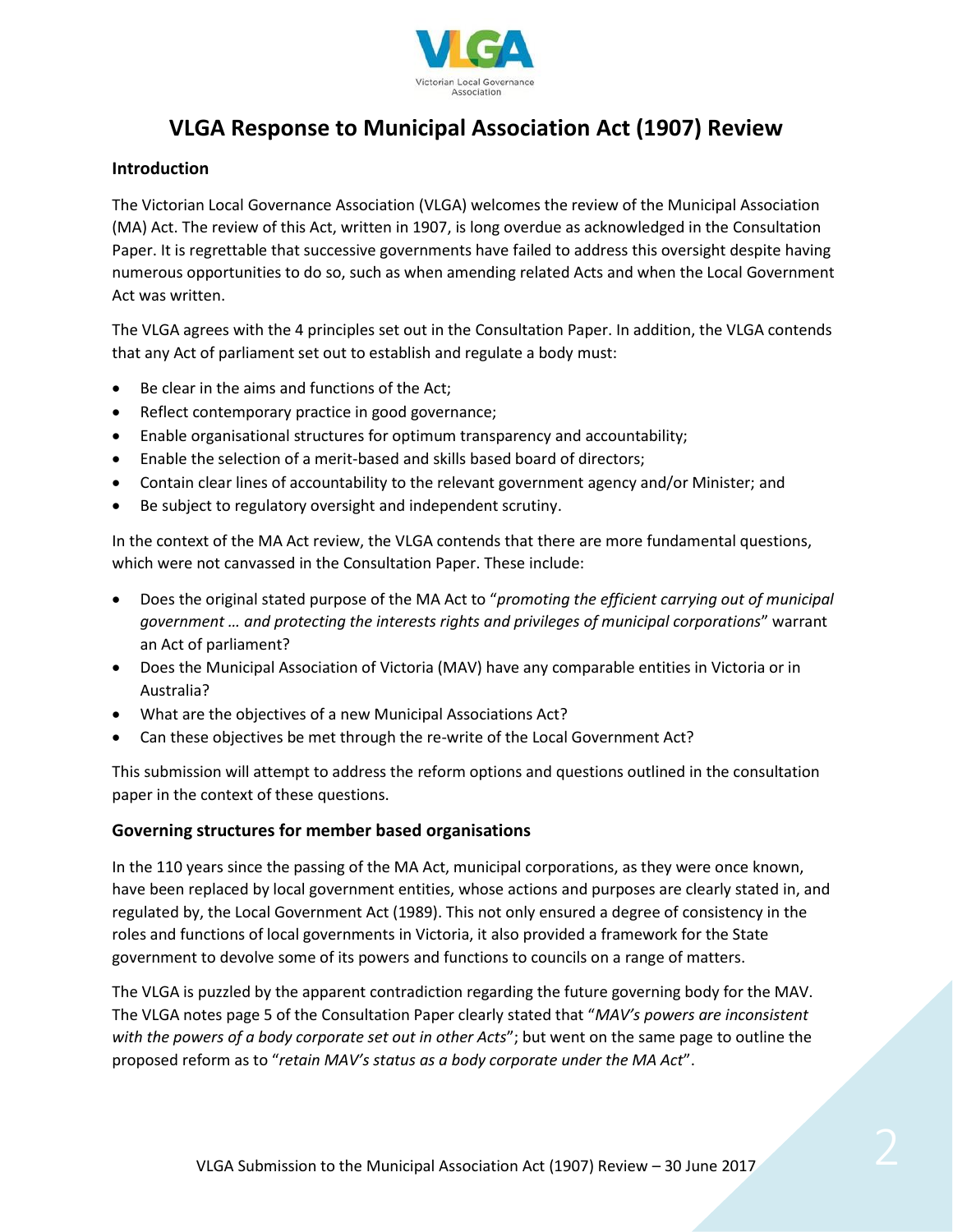

A range of governance structures have been developed and evolved since the MA Act was enacted. For the purpose of this submission, the VLGA makes the following distinction between three types of governing bodies:

- 1. Body corporate: a body established to look after the common interests and act as a broker to achieve economies of scale for its members. The most obvious example is a body corporate for a building acting in the interest of and broker insurance for its owners and tenants.
- 2. Membership association: Individuals and organisations paying an annual fee to a body to advance a profession or sector and access a range of member only benefits such as professional development event. Professional and industry associations would fall into this category.
- 3. Peak body: Similar to an association, with a greater focus on lobbying and advocacy on issues on behalf of their members or sector. The Victorian Chamber of Commerce and Industry (VCCI) describes itself as a peak body.

It is acknowledged that these three types of body do not operate as distinct entities and that often a body would act both as an association and as a peak body at any given time. However, the Consultation Paper made no mention of other possible governing body arrangements for the MAV. Indeed, the MAV has described itself as an "*independent membership organisation*" in its response to the report by the Auditor-General titled Effectiveness of Support Local Government.

The VLGA contends that the stated purpose of the MAV suggests that it is a peak body, formed to lobby the State Government and advance the interest of the local government sector. However, some of the work of the MAV is also consistent with that of a membership based association, such as offering professional development to councillors. The VLGA therefore urges the government to consider if a body corporate is still the most relevant governance body structure for the MAV as part of the MA Act review.

It should also be noted that, notwithstanding the pivotal roles played by the MAV, an Act of parliament is not required to establish a body corporate, an association or a peak body. Where legislations are enacted to establish agencies and other bodies, their scope are usually well defined in order to minimise function creep or unintended consequences. The VLGA is also cognisant of the current work of the Victorian government in the re-writing of the Local Government Act, and the potential for this review to inform that re-write and vice versa. Therefore, it would be prudent for the government to consider these two following questions as part of the MA Act review:

- 1. Is an Act of parliament required to set out the roles and functions of the MAV?
- 2. If the answer to the above is Yes, should that Act be drafted in such a way as to describe the current MAV activities; or, should that Act outline the roles and functions of an appropriate body to carry out the Act's stated purpose and objectives?

## **The new MA Act**

As the Consultation Paper acknowledged, the current MA Act is silent on several matters. Most worryingly, the Act is silent on the roles and responsibilities for the MAV Board and those for the State Council, consisting of nominated representatives of member councils.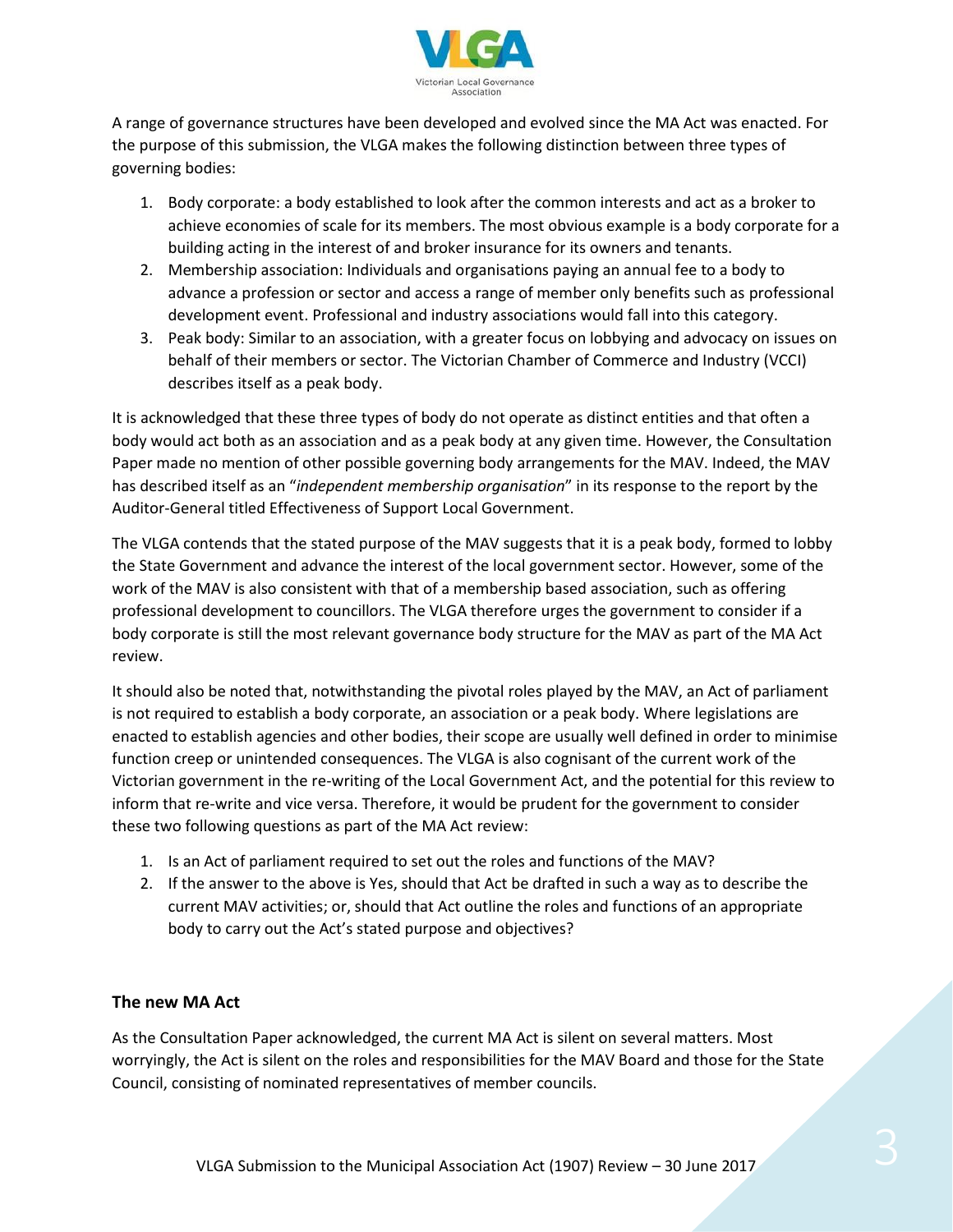

These two omissions raise several significant governance concerns, particularly in relation to its commercial operations such as those relating to insurance and procurements. As noted by the Auditor General in his report Effectiveness of Support for Local Government "*the Board (of the MAV) has failed to fulfil its obligations to provide appropriate oversight of the operations, governance and performance of MAV, to the detriment of Victoria's 79 councils, Parliament and the community*".

This is complicated by the extensive commercial arrangements MAV has entered into on behalf of Victorian councils. As the Consultation Paper noted, the MAV Board delegates its insurance functions to a separate MAV Insurance Board under a deed of establishment, where the Insurance Board is made up of the CEO, the President and a board member of the MAV and three independent members, of which the Chair is one. There is lack of clarity around the roles and accountabilities (and therefore risks) of the Insurance Board to the MAV Board.

Section 3 of the MA Act allows for the MAV to set out Rules by which the MAV can self-regulate on a range of matters, including the establishment of its governance structure and functions. However, the Act is silent on the roles and powers of the State Council, formed under the Rules, which is described by the MAV as its "*governing body*".

The proposed reforms seek to formalise the responsibilities of the State Council, and enables it to make and amend the MAV Rules. These reforms are welcomed, as strengthening the roles and responsibilities of council representatives, who make up the State Council will provide greater accountability framework for the MAV Board.

Similarly, the proposed reforms setting out the functions and responsibilities of the MAV Board and conduct for its members under the new MA Act are positive steps in ensuring good governance.

The VLGA notes that these proposals are not dissimilar to the way in which the Local Government Act (1989) regulates councils and councillors. There are analogies between how the new MA Act intends to regulate MAV State Council and the MAV Board and how the current Local Government Act regulates local councils and elected councillors, including their codes of conduct and roles in assessing the performance of council CEOs.

The VLGA also notes that the proposed reforms in the new MA Act in relation to CEO remuneration, sound financial management, increased accountability to member councils, sound procurement policy and establishment of an audit and risk committee are already in place for councils in the current Local Government Act. Again, without knowing the Government's intentions in the re-write of the Local Government Act, the VLGA offers its in-principle support to these proposed measures outlined in the Consultation Paper.

Finally, the VLGA suggests the following two additional measures in the new MA Act to enhance transparency and good governance of the MAV Board:

- 1. Maximum terms of directors, including the President; and
- 2. Nominations for directors, including President, to be open to all current serving councillors whose councils are members of the MAV as opposed to restricting nominations to delegates only.